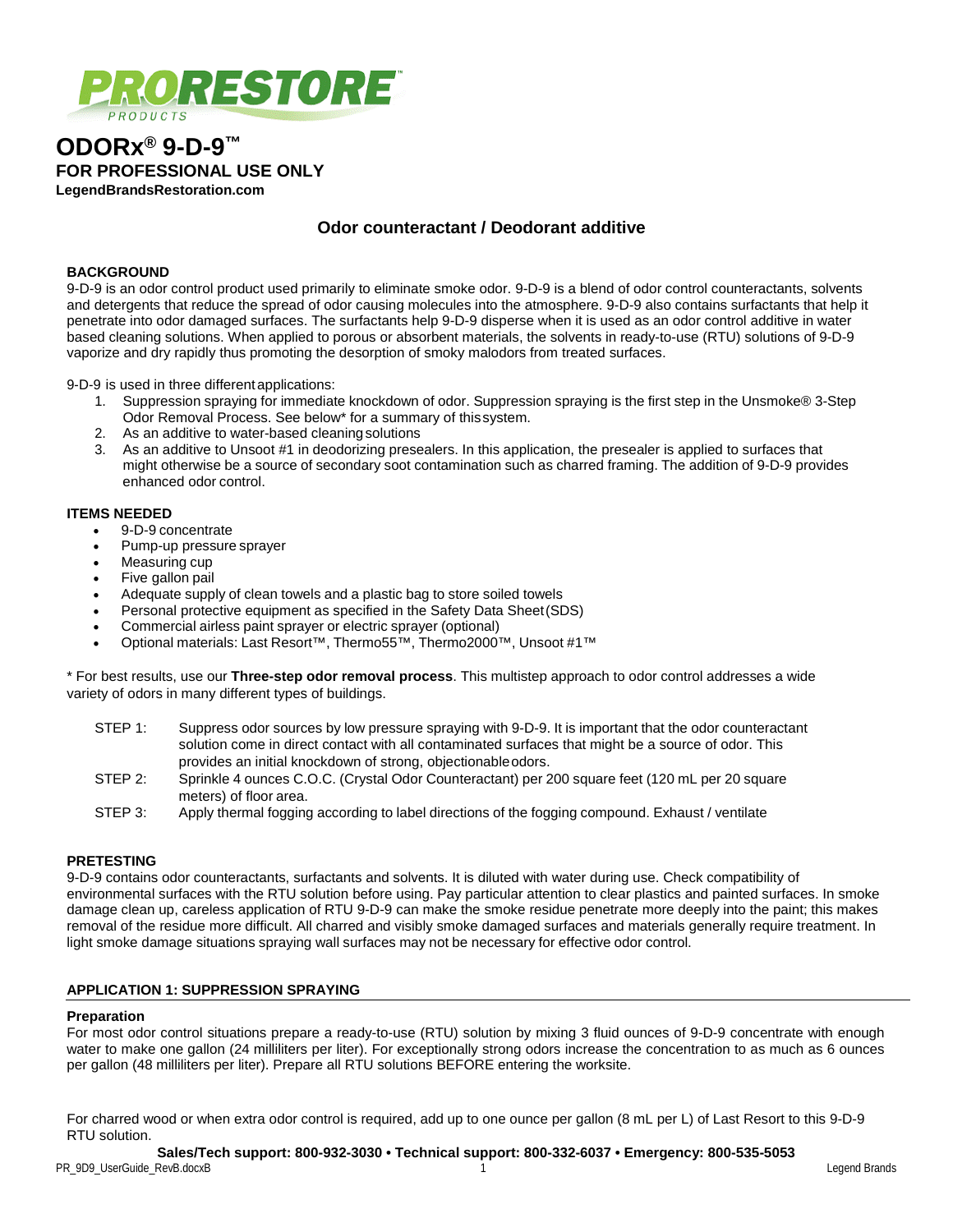If you are not familiar with the smoke damaged area, it is a better strategy to use the minimum recommended amount of 9-D-9 and gradually increase concentration until you obtain good results. It is easier to add product than to remove it once it is already applied.

## **Procedure**

- 1. Be sure that spraying equipment is clean and that it functions properly before entering the worksite. Be particularly careful about spray nozzles to be sure they are clean and that they produce an even spray pattern.
- 2. Use the personal protective (PPE) equipment required for each situation.
- 3. Identify surfaces that were damaged by fire and smoke. Scan each room and examine all vertical and horizontal surfaces. Look for evidence of fire damage such as charring, soot trails, distorted or melted surfaces. Check areas such as closets, cabinet interiors, and behind windowtreatments.
- 4. Using the pressure sprayer, apply 9-D-9 RTU solution to damaged areas; be sure that all charred material is wetted by the solution. Use a deliberate, even application. The intention is to deliver deodorizing solution to the damaged material, not to spray fine aerosol particles into the air. Odors often settle onto horizontal surfaces, make sure to treat them adequately.
- 5. Check the area for the immediate reduction of odor. Proceed to the next step of the 3-Step Odor Removal Process.

## **Cleanup**

- Check all PPE for damage. Repair or replace as needed.
- Clean the outside of the spraying equipment to remove soot and soils. This will help to prevent cross-contamination and will maintain your professional image on the nextjob.
- Flush the sprayer with detergent and then rinse with water to remove any product residue. Empty water from the sprayer, especially in cold climates where freezing ispossible.
- Wash hands after use.

## **APPLICATION 2: CLEANING SOLUTION ADDITIVE**

## **Preparation**

During the clean up phase of a restoration project, you can add up to 1 ounce of 9-D-9 per gallon (8 ml/ l) of detergent solutions used for water cleanable surfaces. Test to be sure that 9-D-9 properly dissolves in the detergent solution.

## **Procedure**

Use cleaning products according to the label directions specified by the manufacturer of the detergent.

## **Cleanup**

- Check all PPE for damage. Replace any damaged items.
- Wash hands after use.

## **APPLICATION 3: DEODORIZING PRESEALER**

## **Preparation**

Deodorizing pre-sealer for smoke damaged structural surfaces.

To make 5 gallons (20 liters) of deodorizing pre-sealer, combine the following in an empty 5 gallon container. Be sure that the container is clean.

- 1. One gallon (3.8 liters) Unsoot #1Encapsulant
- 2. One quart (950 ml) 9-D-9, and mix thoroughly
- 3. Five ounces (150 ml) Last Resort, and mixthoroughly
- 4. Add enough water to fill the container and mixthoroughly

## **Procedure**

Covers 500 to 750 square feet per gallon (12 to 18 square meters per liter) when applied with commercial airless paint sprayer or electric sprayer. Note: solution is more viscous than water and cannot be properly applied with a pressure sprayer.

## **Cleanup**

- Check all PPE for damage. Replace any damaged items.
- Clean the outside of your spraying equipment to remove soot and soils. This will maintain your professional image for the next job.
- Flush the sprayer with water to remove product residues. Empty water from the sprayer, especially in cold climates where freezing is possible.
- Wash hands after use

## **SAFETY CONSIDERATIONS**

- 9-D-9 concentrate is flammable and should be kept away from sources of ignition. RTU solutions are not flammable, however.
- **Sales/Tech support: 800-932-3030 Technical support: 800-332-6037 Emergency: 800-535-5053** • Be sure to use personal protective equipment. Depending on the nature of the damage in the building, this could include